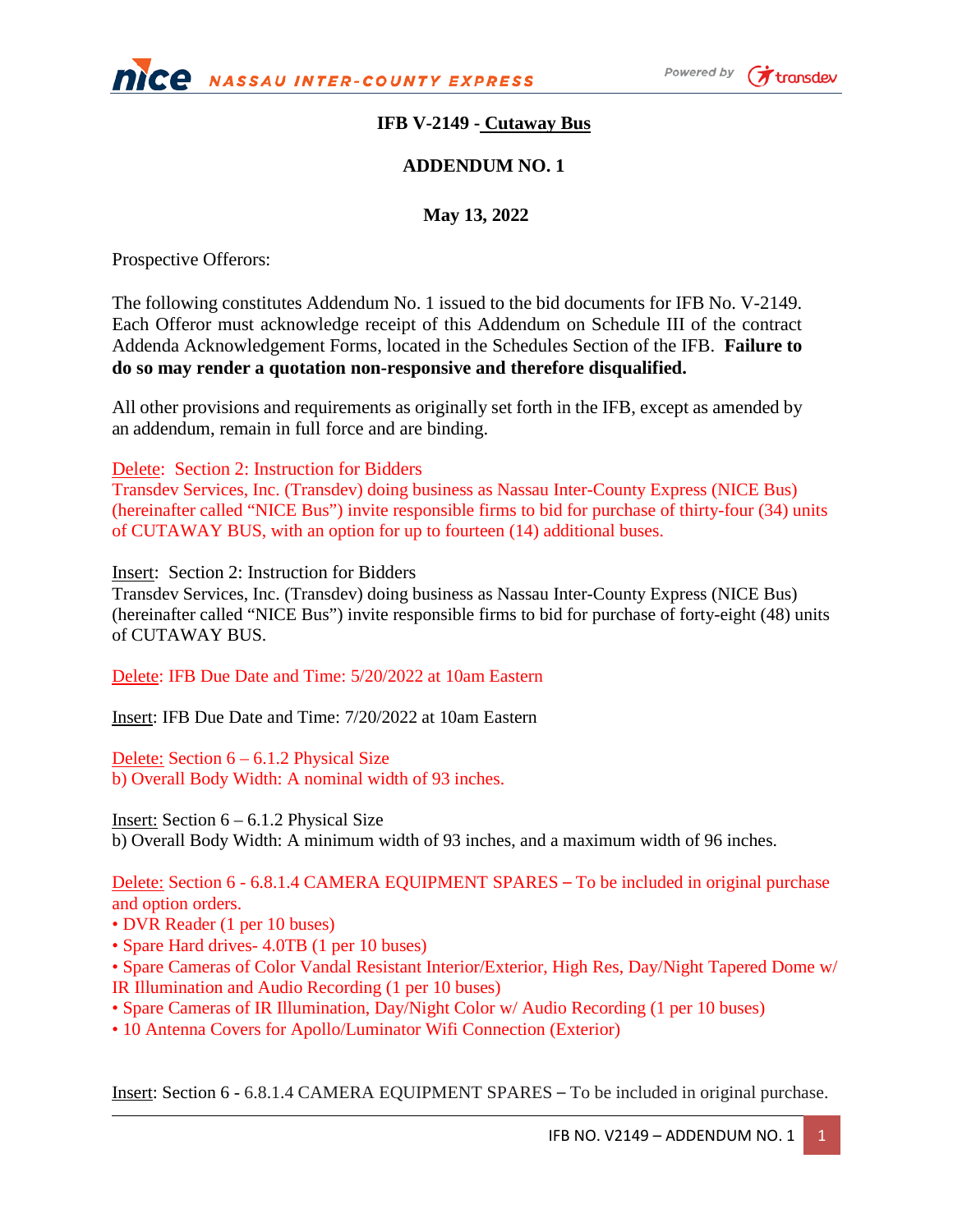# **NASSAU INTER-COUNTY EXPRESS**



- DVR Reader (6 each)
- Spare Hard drives- 4.0TB (10 each)

• Spare Cameras of Color Vandal Resistant Interior/Exterior, High Res, Day/Night Tapered Dome w/ IR Illumination and Audio Recording (5 each)

- Spare Cameras of IR Illumination, Day/Night Color w/ Audio Recording (5 each)
- 15 Antenna Covers for Apollo/Luminator Wifi Connection (Exterior)

Delete: Section 6 – 6.14 Spare Parts

The Contractor shall furnish the following spare parts for the original purchase and each option order.

- a. Ten (10) sets of fan belts, alternator and a/c compressor belts
- b. Two (2) sets of radiator hoses, top, and bottom.
- c. Fourteen (14) sets of extension seat belts.
- d. One (1) complete wheelchair lift assembly
- e. One (1) complete set of the passenger entry door
- f. One (1) complete set of all glass used in the bus except the windshield
- g. Two (2) complete sets of wheelchair restraints
- h. Ten (10) Intelligence Lift Interlock modules

Insert: Section 6 – 6.14 Spare Parts

The Contractor shall furnish the following spare parts for the original purchase.

- a. Fifteen (15) sets of fan belts, alternator and a/c compressor belts
- b. Two (2) sets of radiator hoses, top, and bottom.
- c. Twenty (20) sets of extension seat belts.
- d. Two (2) complete wheelchair lift assembly
- e. Two (2) complete set of the passenger entry door
- f. Two (2) complete set of all glass used in the bus except the windshield
- g. Two (2) complete sets of wheelchair restraints
- h. Fifteen (15) Intelligence Lift Interlock modules

Delete: Section 7 - Bid Sheet

Insert: Section 7 – Bid Sheet Rev. 1 – Attached as part of this addendum

Delete: Section 4: Special Provisions #9. Options and Options Pricing – There will be no option in this contract.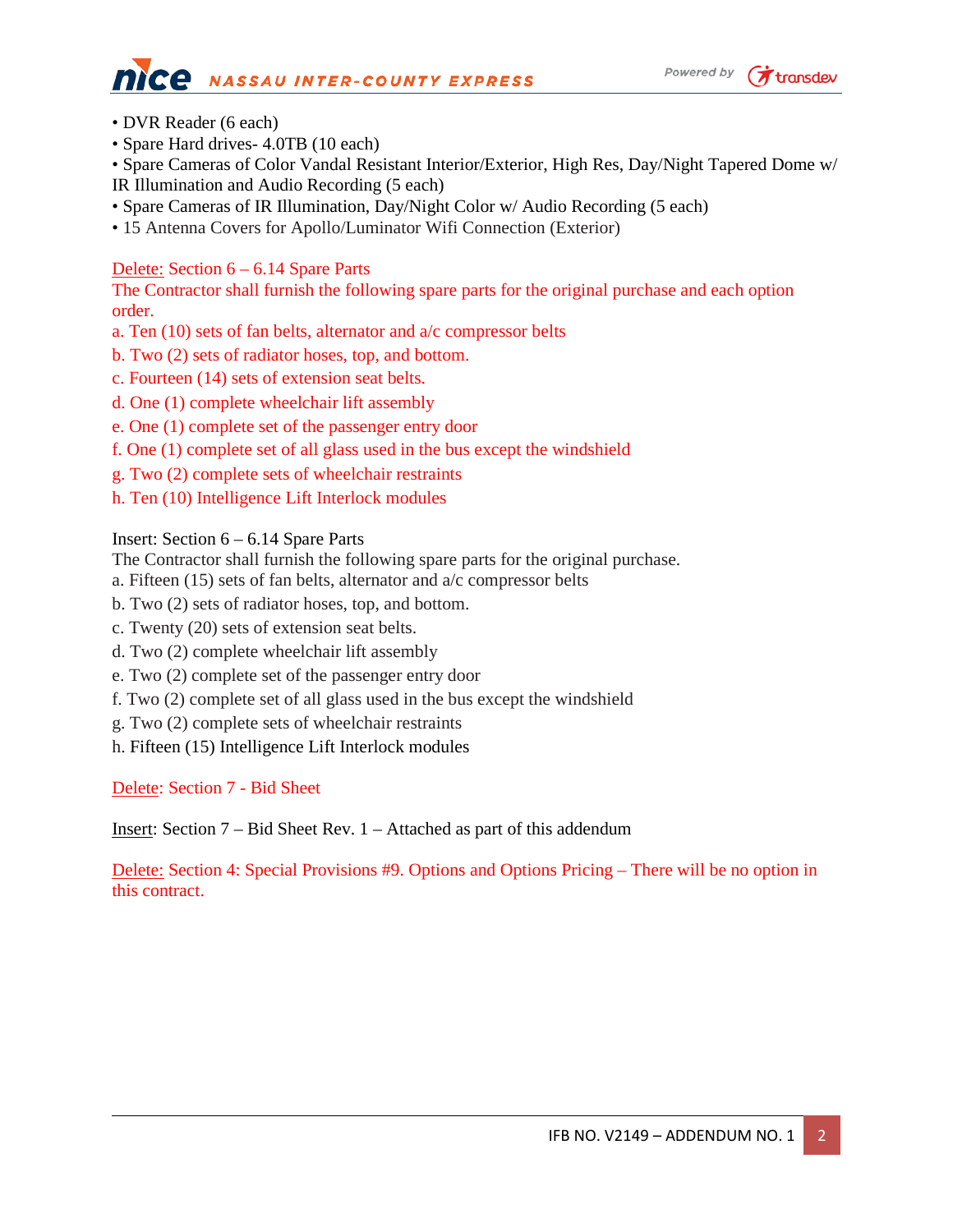

#### Questions and Answers

#### **Question 1: 6.3.10.2 WHEELCHAIR RESTRAINTS**

Heavy-duty, high-strength metal track, with end caps, shall be flush-mounted in the floor for wheelchair securement. No gaps shall exist between track and floor covering.

b) Each position shall include a restraint system, Q'Straint Deluxe or NICE approved equal meeting the salient characteristics described herein with retractable height adjustment (manual retractors are not acceptable). (**AMF Bruns is requesting to be named and accepted as an approved equal)** c) (3) Q-Straint Q-8100-A1-HR-L W/C tie down systems **(AMF Bruns is requesting to be named an accepted as an approved equal AMF Bruns Silver # K530243-3200HL**)

d) (3) Q-Straint belt storage pouches shipped loose inside bus **(AMF Bruns 10019363 STORAGE POUCH, EASY BAG)**

e) (1) Q-Straint belt cutter shipped loose a. Dual tightening **knobs (AMF Bruns Web Cutter #10020724)**

**Answer:** NICE approves the AMF Bruns products described above as an approved equal.

- **Question 2: Please accept extension for bus delivery from 7 months to 10-12 months.**
- **Answer:** NICE will accept bus deliveries 10-12 months from date of contract award.
- **Question 3: Please accept the standard body power disconnect switch located in the battery compartment. This will shut down all of the Body electrical circuits. We cannot offer a master battery disconnect switch that includes the chassis electrical systems as this violates FORD QVM.**
- **Answer:** Denied. NICE requires one (1) Master Switch in the battery compartment to shut off body electric and the chassis. The bus should not be able to be started once the Master Switch is engaged.

**Question 4: We would like to request approval to include cruise control, include an aftermarket driver's seat, and a non-matching brand spare tire. Information on the driver's seat we would supply is here [https://www.freedmanseating.com/seats/shield-driver-recliner-seat/.](https://eur02.safelinks.protection.outlook.com/?url=https%3A%2F%2Fwww.freedmanseating.com%2Fseats%2Fshield-driver-recliner-seat%2F&data=04%7C01%7Ckristin.curcio%40transdev.com%7C86972655fdc2427f0d9c08da1e27344a%7Cb4518aa80d3e4d10bc774cd7dede3446%7C0%7C0%7C637855452503101620%7CUnknown%7CTWFpbGZsb3d8eyJWIjoiMC4wLjAwMDAiLCJQIjoiV2luMzIiLCJBTiI6Ik1haWwiLCJXVCI6Mn0%3D%7C2000&sdata=Dqukq7gvyZdd3COvhEe6YABW%2Bs70FOJn4rvAZcW1QdM%3D&reserved=0)** 

- **Answer:** Cruise Control is Approved, provided cruise it's not functional per NYSDOT requirements. Freedman Driver's Shield Recliner Seat is Approved. Non Matching Brand Spare Tire is Approved.
- **Question 5: We would like to request the bid due date be moved to July 1st. This will give us a little more time to get a handle on the chassis situation.**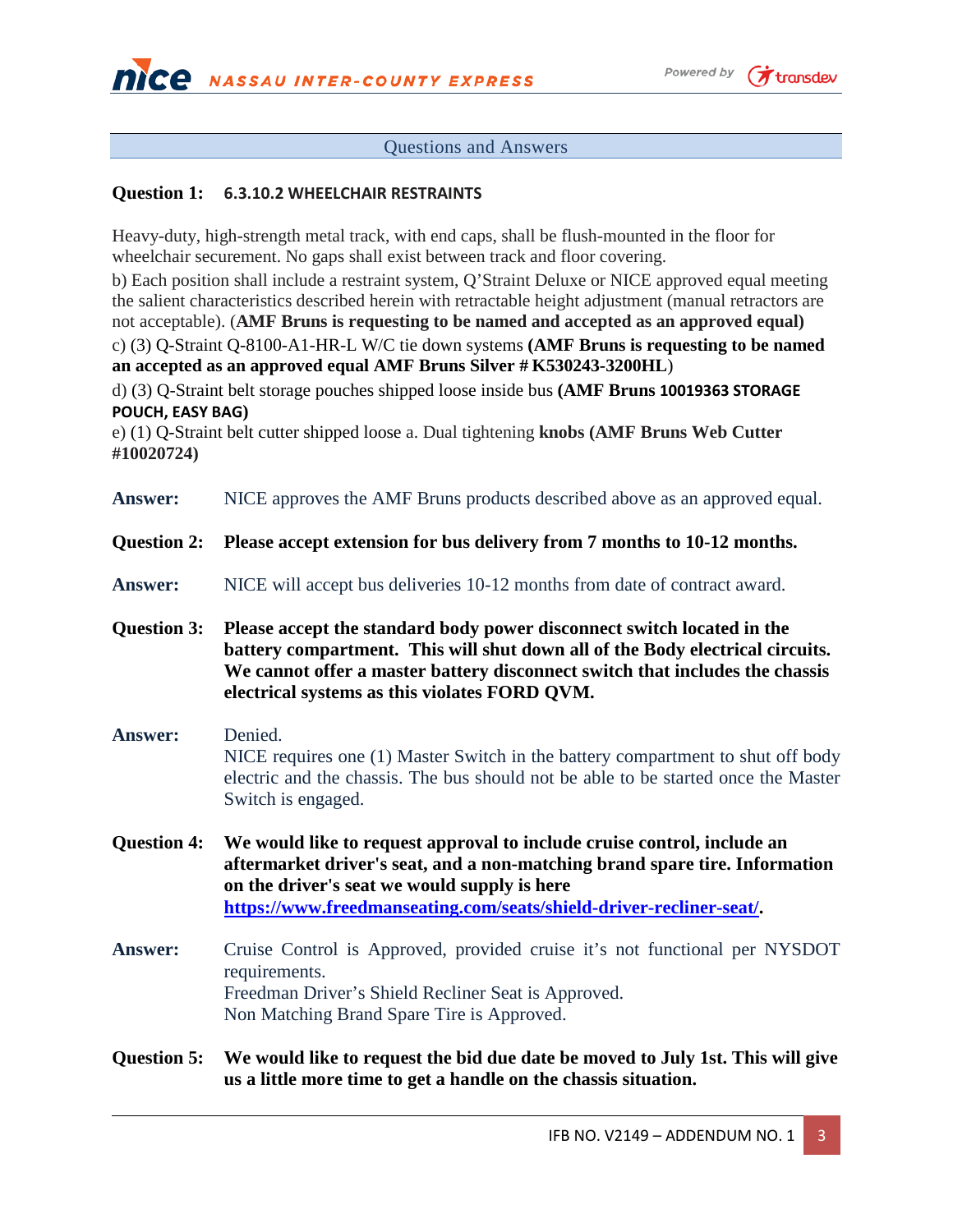NASSAU INTER-COUNTY EXPRESS



**Answer:** We will push bid due date to July 20, 2022.

- **Question 6: Instead of buses needing to be delivered within 7 months of the date specified in the bid, we would like to request that the language be changed to read "all vehicles be delivered within 7 months of receipt of chassis?**
- **Answer:** Denied, NICE will accept bus deliveries 10-12 months from date of contract award.
- **Question 7: Page 67 6.1.2 requests an interior height of 80". Due to the floor plan requested requiring a raised floor, we would like to request that the height be revised to 75".**
- **Answer:** Approved.
- **Question 8: Page 69 #10 requests front and rear tow hooks. Ford QVM does not allow tow hooks in the front due to the crumple zone. Please remove the request for front tow hooks.**
- **Answer:** Approved.
- **Question 9: Page 70 # 25 requests a Rosco model STSK-4530 backup camera. We now use STSK-4750 back up camera. Please accept this change (brochure attached).**
- **Answer:** Approved.
- **Question 10: Page 70 6.3.2B requests that the interior and exterior panels be primed on both sides. Primer on both sides of the aluminum would cause potential adhesion problems when our panels are installed. Please accept our design which includes primer on one side of the aluminum.**
- **Answer:** Approved.
- **Question 11: Page 71 6.3.5A - requests 24" on center for all cross members. Please accept that we use the Ford OEM puck locations and may not be exactly 24" on center at all locations.**
- **Answer:** Approved.
- **Question 12: Page 80 6.4.1 requests that the rear tail lamps be mounted in grommets. Please accept our fixed mounted rear tail lights per the brochure attached.**

**Answer:** Approved.

**Question 13: Page 84 6.5.4B requests a Transpec 1970 model roof hatch. This hatch has been recently discontinued and replaced with the Advantage H-1976. Please**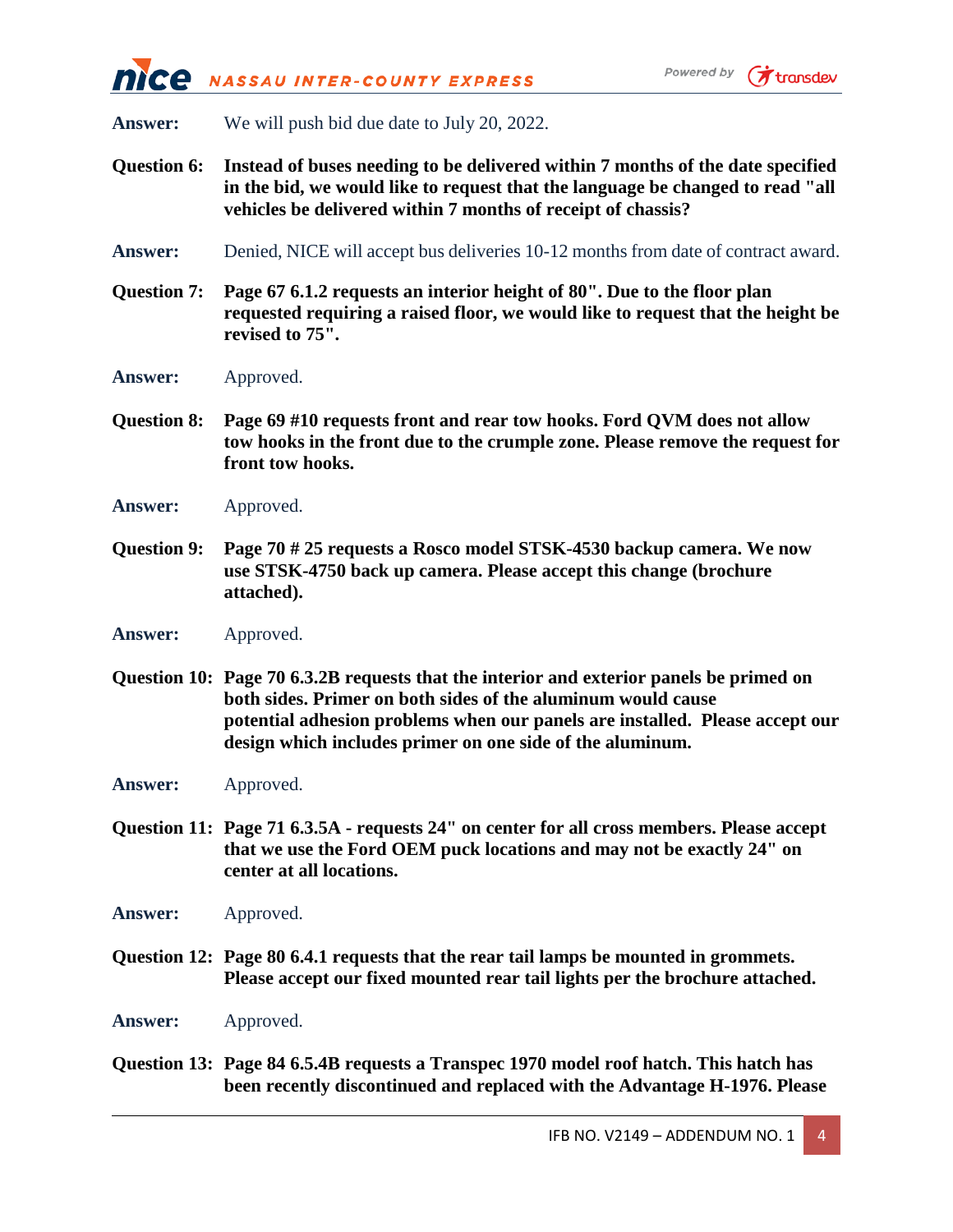



**see the brochure attached. Please accept this new model roof hatch.**

**Answer:** Approved.

- **Question 14: Page 99 6.13.2 requests printed and electronic as built drawings. Please accept electronic as built drawings only as this is what is currently offered by our manufacturer.**
- **Answer:** Approved.
- **Question 15: Page 101 6.17 requests RCA brand step treads with yellow nosing. RCA is no longer in business (see letter attached). Please accept Gerflor brand black treads with yellow nosing in lieu of RCA.**
- **Answer:** Approved.
- **Question 16: Reference Page 1, IFB Due Date -We respectfully request an extension of bid due date until minimum of July 20th, 2022. Ford Motor Company is no longer accepting orders on 2023 model year chassis, and 2024 model production does not start until January 2023.**
- **Answer:** We will push bid due date to July 20, 2022.
- **Question 17: Reference Page 1 & Page 3, Vehicle Deliveries -We respectfully request delivery dates of 7 months after receipt of each completed, manufactured Ford chassis, to our bus manufacturer. Due to the global semiconductor shortage, and extreme manufacturing parts shortages, it is necessary to have an extended delivery timeframe to accommodate production.**
- **Answer:** We will accept delivery 10-12 months from date of contract award.
- **Question 18: Reference Page 15, Taxes - Please clarify, if the new buses are titled to the county, would they then be exempt from vehicle tax?**
- **Answer:** Yes, they are titled to the county, but no they are not tax exempt.
- **Question 19: Reference Page 67, Interior Height - Please accept our interior headroom of 75 inches with flat floor option?**
- **Answer:** Approved.
- **Question 20: Reference Page 69, Tow Hooks -Please accept rear tow hooks only. Front tow hooks are not available from Ford, and are not allowed to be installed per Ford QVM guidelines.**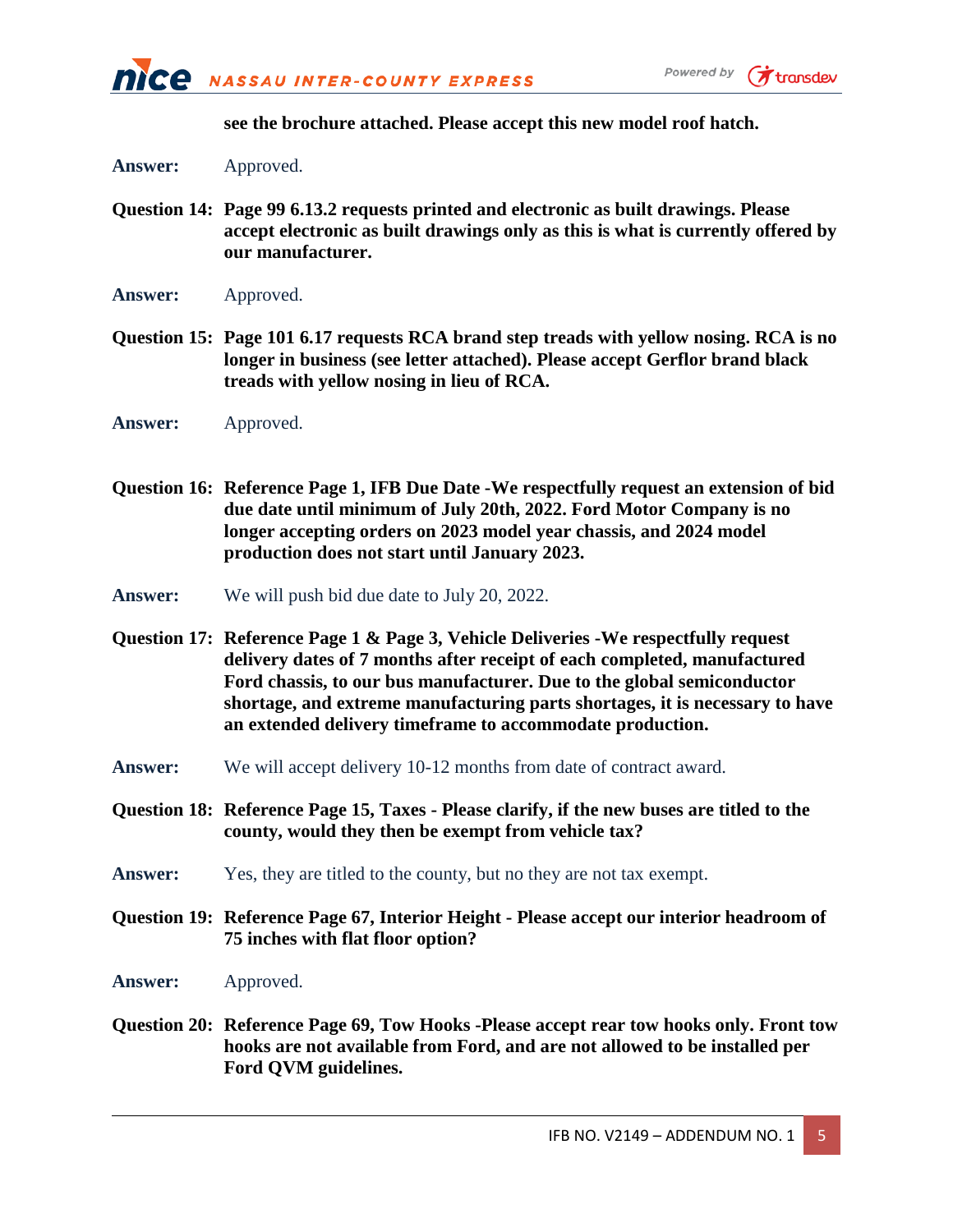



**Answer:** Approved.

- **Question 21: Reference Page 70, Backup Camera - Please accept Rosco STSK4570B backup camera system, with 7" monitor integrated into rear view mirror. (Please see brochure for reference).**
- **Answer:** NICE will accept an STSK 4750.
- **Question 22: Reference Page 70, Body Style -Please accept StarTrans Senator II body as approved equal. The StarTrans Senator II body shares the same manufacturing campus, structural prints and appearance as Starcraft Bus body, with enhancements such as aluminized steel sub-structure versus redoxide primer sprayed, pressure laminated exterior panels versus structuraltaped, and .024" galvanized steel sidewalls and skirts versus aluminum. (Please see brochure for reference).**
- **Answer:** Approved.
- **Question 23: Reference Page 71, Corrosion Resistance - Please accept aluminized steel sub-structure, versus red-oxide primer coating. Aluminized steel coating includes the entire sub-structure, including the stepwell, and provides superior corrosion resistance in the New York-environment. (Please see brochure for reference).**
- **Answer:** Approved.
- **Question 24: Reference Page 78, Emergency Door - Please accept red LED button-type light versus 2" round light for above the rear emergency door.**
- **Answer:** Approved, if button light is easily visible to the bus operator's compartment from the inside front of the vehicle and it meets NYSDOT requirements.
- **Question 25: Reference Page 80, Exterior Lighting - Please accept LED lighting mounted by (3) screws into metal mounting flange, versus rubber grommet. (Please see brochure for reference).**
- **Answer:** Approved.
- **Question 26: Page 83, Driver Seat - Please accept Ford OEM driver's seat, with grey vinyl, lumbar support, and arm rest. The vinyl will be Ford standard, and may not match exactly the interior passenger seat vinyl. We find this seat more robust than Freedman Shield driver seat, and significantly less in cost?**
- **Answer:** Denied Ford OEM Seat. Please furnish Freedman shield driver seat or Freedman Sport 2.0 with manual operation or another NICE Bus approved equal.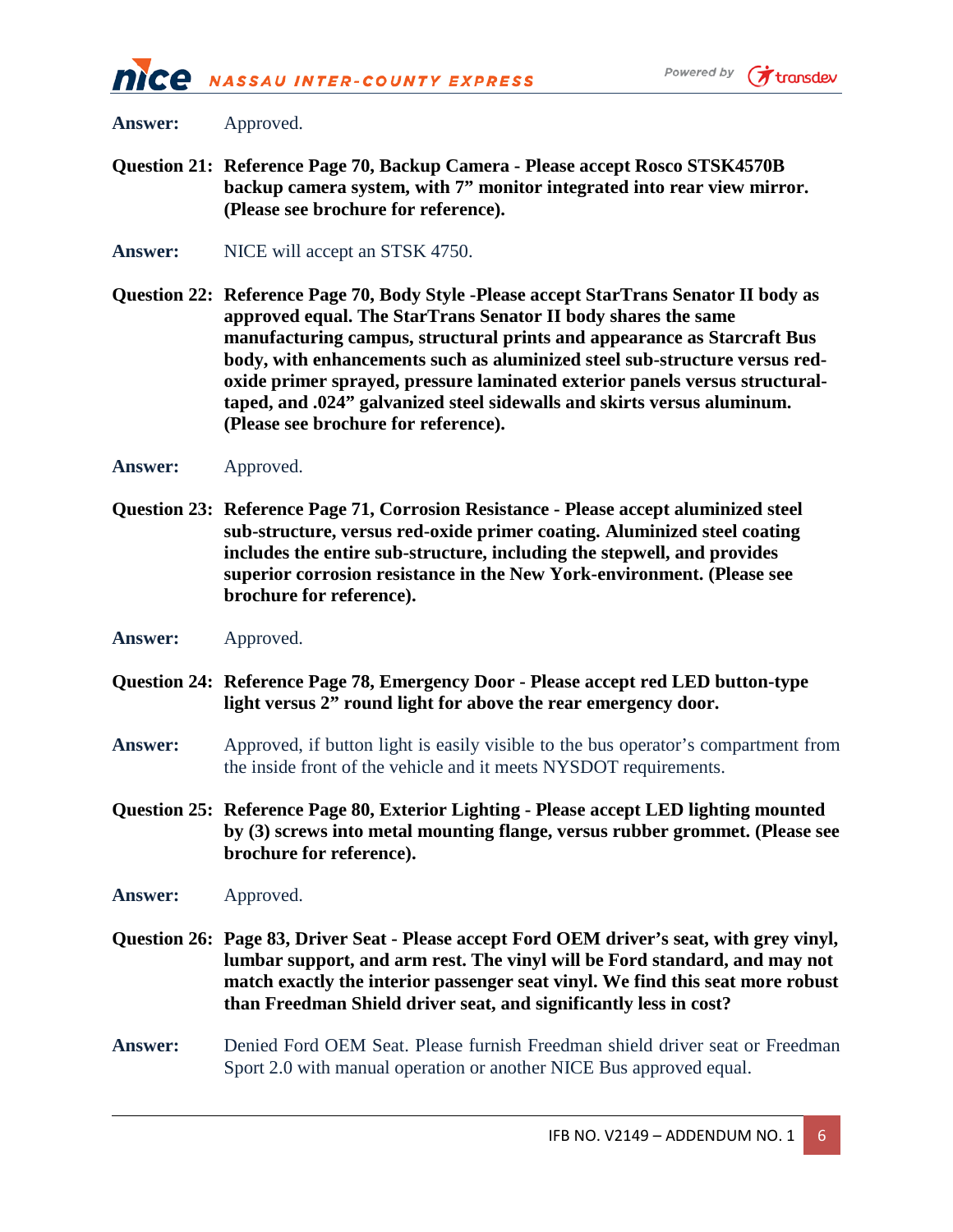**NASSAU INTER-COUNTY EXPRESS** 

- **Question 27: Page 83, Driver Seat - To the best of our knowledge, Ford does not offer an OEM orange seat belt from the chassis factory. Please accept standard Ford medium flint belt with adjustable d-ring.**
- **Answer:** Denied.
- **Question 28: Page 84, Roof Hatch - Transpec no longer offers the 1970 series roof hatch, please accept the new Safe Fleet Advantage Roof Hatch. (Please see brochure for reference).**
- **Answer:** Approved.
- **Question 29: Page 86, Batteries - Please accept Ford OEM, dual batteries, with rating of 78-amp hour.**
- **Answer:** Approved, provided these are AGM maintenance free batteries.
- **Question 30: Please accept TransAir or Valeo (ACC) rear in-wall A/C evaporator, with BTU ratings of 58,573-65,000 BTU. The rating of 75,000 BTU total would be attained factoring in the separate, driver air conditioning. The proposed systems would be TransAir FM55 or Valeo (ACC) 23088. (Please see brochures for reference).**
- **Answer:** Approved. Cooling system shall be provided in both driver's area and passenger's area. The AC system in the driver's area would be the chassis OEM standard, while the AC system in the passenger area shall have a minimum output of 65,000 BTUs.
- **Question 31: We request the use of Docket 90 in addition to FMVSS 302 to be required upholstery seating materials.**
- **Answer:** Approved.
- **Question 32: Please approve Camira Rhino vinyl with a 5 year warranty as an approved equal for this IFB.**
- **Answer:** Approved.
- **Question 33: Page 67, Section 6.1.1, Purpose and Intent, a). We request approval for the use of the Ford E450 chassis in lieu of the E350 chassis preferred. There is currently a nationwide shortage of E350 chassis due to Ford production issues. The E450 has a GVWR of 14,500 lbs.**
- **Answer:** Approved, provided it's a V-8 engine, with 7.3 liter, 300 or more horsepower.

**Question 34: Page 67, Section 6.1.2 Physical Size, b).We request acceptance of a nominal**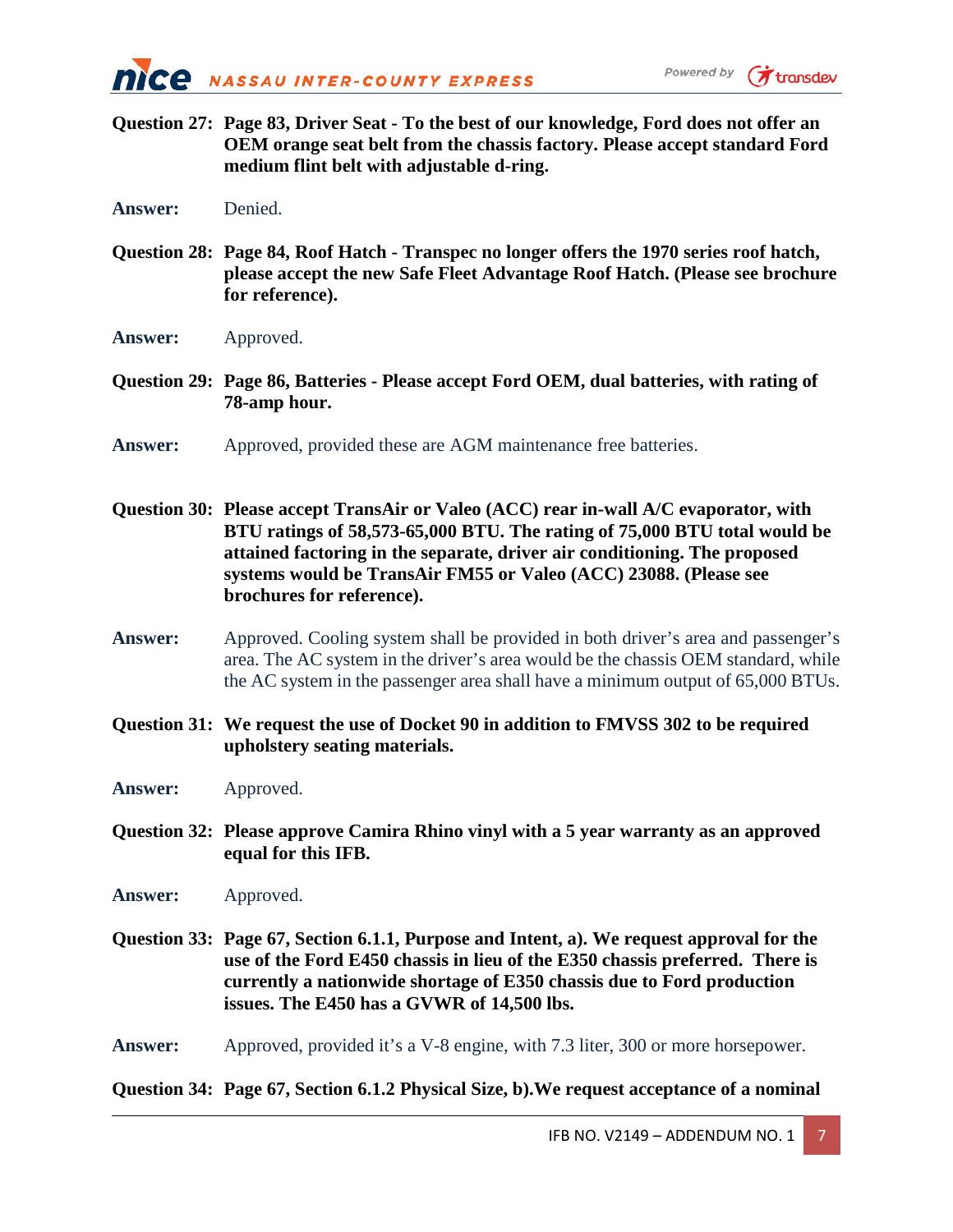



**body width of 96". Our manufacturer does not offer a 93" exterior width body.** 

- **Answer:** Approved.
- **Question 35: Page 67, Section 6.1.2 Physical Size, c). We request acceptance of an interior height: Headroom by the passenger area of 75". This is the standard headroom on our flat floor bus.**
- **Answer:** Approved.
- **Question 36: Page 67, Section 6.1.2 Physical Size, d). We request acceptance of a nominal exterior height of 116.5". Our manufacturer does not offer an exterior height of 115".**
- **Answer:** We accept, Maximum height cannot exceed 123.6" (10 ft 3 inches)
- **Question 37: Page 70, Section 6.3.1, Body Style. We request approval to submit a bid for the Eldorado Advantage Body.**
- **Answer:** Approved, if all specifications in IFB are met, especially 6.3.4 Corrosion resistance.
- **Question 38: We request acceptance of the Freedman Sport 2.0 driver's seat in lieu of the Ford OEM driver's seat. Specifications for the Freedman Sport 2.0 Driver's seat is attached. We ask for the manufacturer's standard driver's seat belt, instead of the requested orange driver's belt.**
- **Answer:** Approved for Freedman Sport 2.0 drivers seat, as long as it's manually operational. Denied for standard Seatbelt.
- **Question 39: Page 98, Section 6.12.7.1 NYSDOT Inspection - We request approval to have NYS DOT inspections completed at our facility prior to delivery to NICE. This assures compliance with NYS DOT requirements before delivery.**
- **Answer:** Approved, but NYSDOT inspection still needs to be done at our NICE Bus shop by our resident NYSDOT Inspector before NYSDOT inspection is acceptable to NICE Bus.
- **Question 40: Page 71, Section 6.3.5, Floor, a). Please accept our floor structure as specified below in lieu of this section in the specifications. Please note that the Eldorado advantage floor structure is identical to the Starcraft that is already approved is 6.3.1 Body Style. Please also see attachment A in this document.**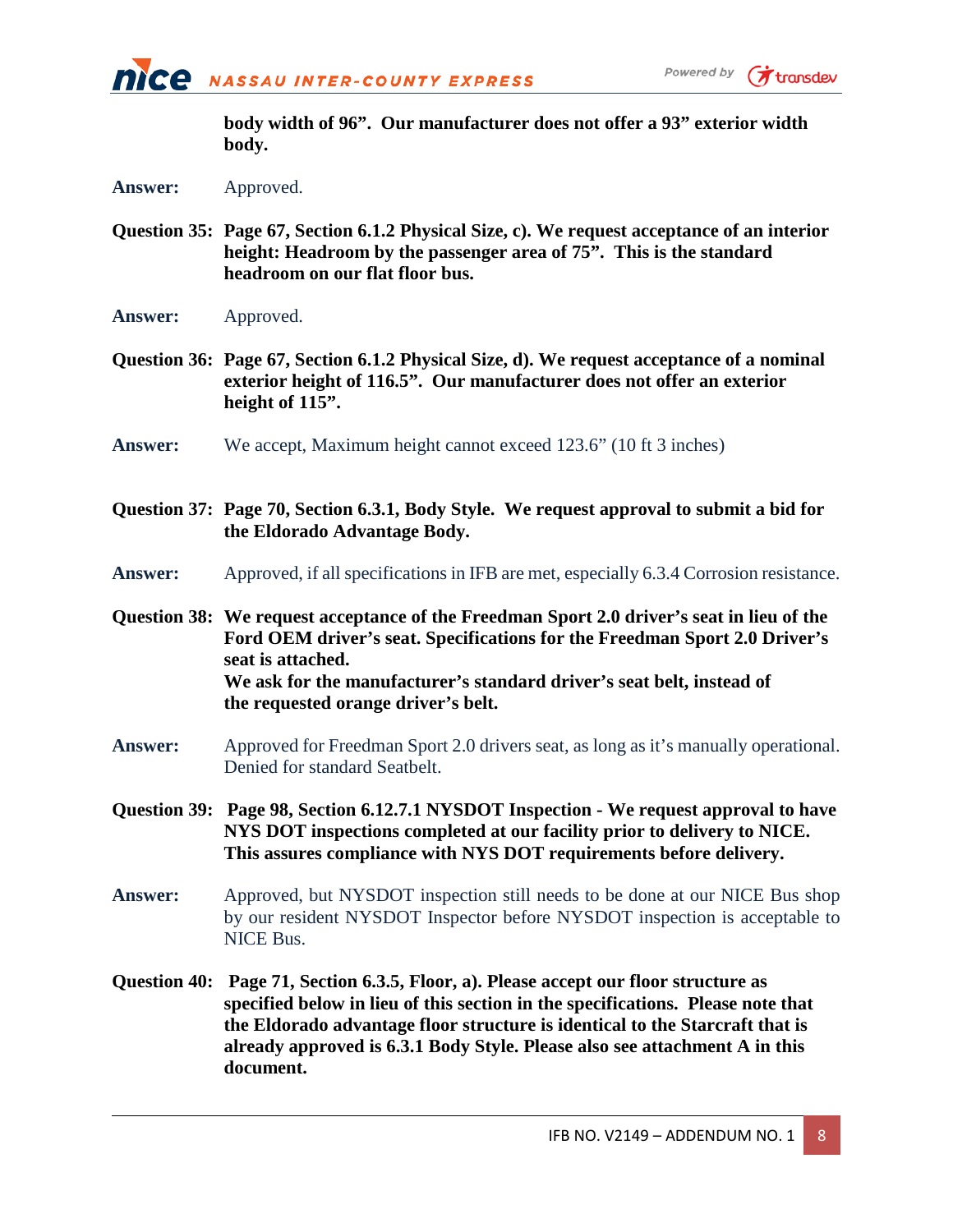

 **Manufactured from all steel products the floor assembly is wire welded (MIG) together to form an integral steel frame that is thoroughly coated in our primer paint shop, then mounted with specified hardware to the rubber body mount points (pucks) specified by Ford. Once joined to the chassis, the bus finishing process begins. Floor frame construction and assembly. Cross Members -- The floor cross members form the base structural support for the rest of the frame components. Our cross members are constructed of 14 gauge mild steel, formed to a capital "C", with pre-punched holes to accept steel tube that runs the length of the body floor and are wire welded in a jig fixture, providing rigidity and flexural strength. Steel Tubing – 1"x3" and 1"x1.5" 16-gauge steel tubing runs down the length of the floor, is welded at each cross member, and provides a mounting point for the floor mounted seat track. Seat Track – 12-gauge roll formed high strength/low alloy steel is wire welded in place for seat mounting down each side of the bus, with lengths predicated on the floor plan chosen. This is yet another stiffener in our extensive construction process. Wheel Wells -- Constructed of 14-gauge steel, wheel wells are also welded in during the floor construction process. All seams in the wheel well are welded to create a one-piece water-resistant wheel housing structure. The wheel wells also provide additional strength to the body assembly, when welded in place. Structural Steel Angle – 1/8" thick 1.5" x 1.5" structural steel angle is used the full perimeter length of each floor assembly, welded to the ends of all floor cross members. This provides not only a flat plane for joining the sidewall assembly, but also gives one additional stiffening operation to the entire floor assembly. Additional structure – When adding vertical stanchions, wheelchair lifts and/or tie down options, additional structure is welded into the floor at locations specified by our engineering department on CAD drawings.**

- **Answer:** Approved.
- **Question 41: Page 71, Section 6.3.5 Floor a). The floor framing specified is exclusive to one manufacturer. We request approval of our floor structure in 6. Above. We also request elimination of the manufacturer's statement of acknowledgement regarding the specification in 6.3.5 a).**

**Answer:** Approved.

**Question 42: Page 1, Section 1: Public Notice. Delivery of all vehicles is required within seven (7) months from the date specified in the contract award. Due to the current production delays and allocations from Ford, we request that delivery be negotiated with NICE at time of award.**

**Answer:** NICE will accept bus deliveries 10-12 months from date of contract award.

**Question 43: Page 69, Section 6.2 Chassis, Item 10 - Ford QVM does not allow the addition of front tow hooks on the E-Series chassis. We request the deletion of this**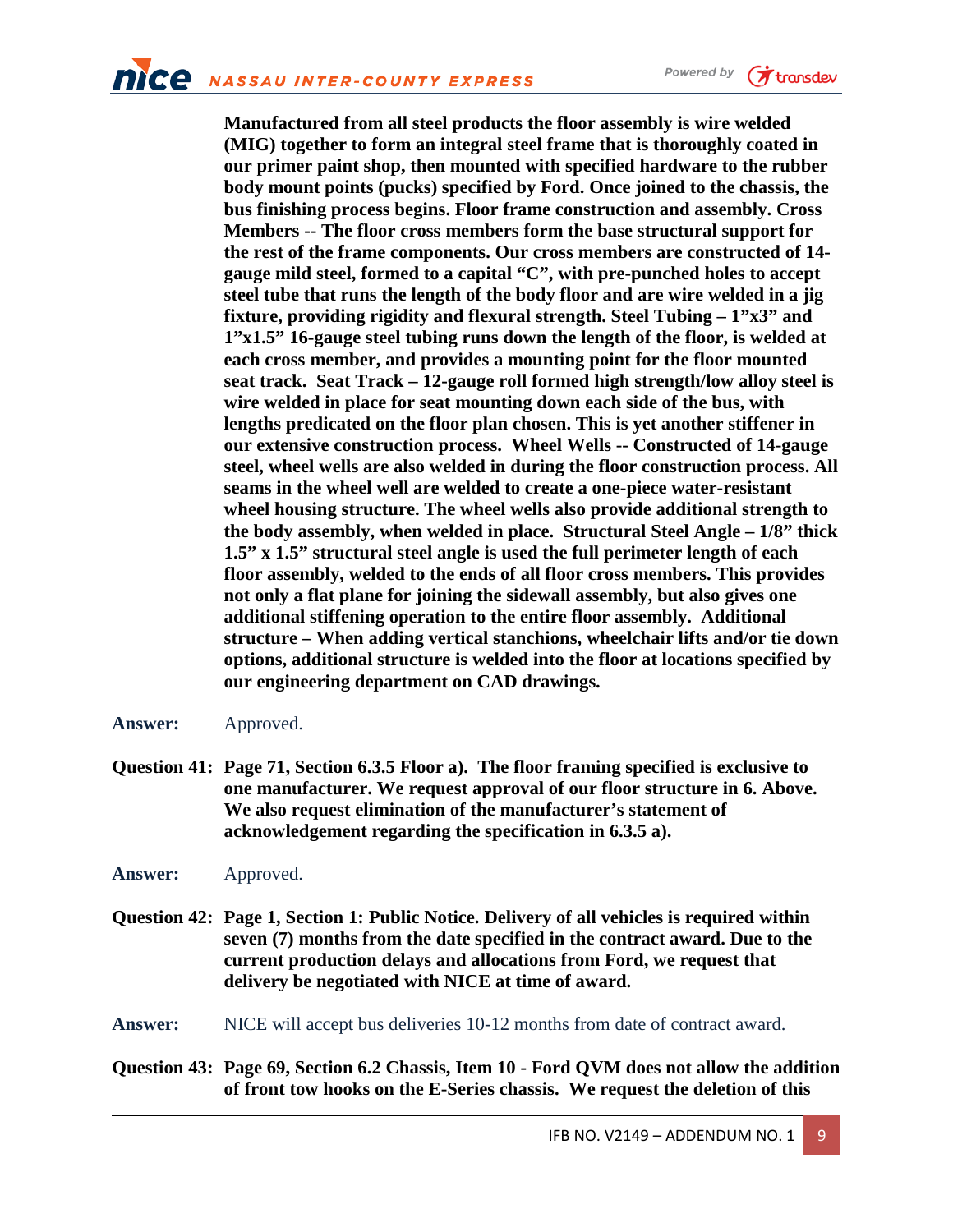



#### **requirement.**

**Answer:** Approved.

- **Question 44: Page 70, 6.2 Chassis, Item 25. We request approval of the Rosco STSK-4750 back up camera system with a 7" rearview monitor/mirror combo in lieu of the Rosco STSK-4530 specified.**
- **Answer:** Approved.
- **Question 45: Page 87, 6.6.5 - Ford offers an option for the AC power outlet, however this option is not available on our stock chassis. Special order chassis will delay production of your buses. We request deletion of this requirement.**
- **Answer:** Approved.
- **Question 46: Page 70, 65. Chassis, Item 24. Our stock chassis have cruise control. Special order chassis will delay production of your buses. We request the use of chassis with cruise control.**
- **Answer:** Cruise Control is Approved, provided the cruise control system is not functional in accordance with NYSDOT requirements.
- **Question 47: Page 103, 6.19, Keys - Our stock Ford chassis are not keyed alike. Special order chassis will delay production of your buses. We request the use of chassis which are not keyed alike.**
- **Answer:** Denied, NICE requires keyed alike keysets.
- **Question 48: Page 103, Warranty Provisions, 6.20.2 Complete Bus -We request acceptance of our standard 3 year / 36,000 miles warranty in lieu of the specified 3 year / 50,000 mile warranty.**
- **Answer:** Denied. Extended warranties are acceptable.
- **Question 49: Page 103 and 104, 6.20.3 Subsystems and Components. We request acceptance of our standard body structure/structural warranty of 5 years / 100,000 miles.**
- Answer: Denied. Extended warranties are acceptable.
- **Question 50: We request the bid be postponed for 60 days to allow us to assess the 2023 Ford chassis situation.**

**Answer:** We will push bid due date to July 20, 2022.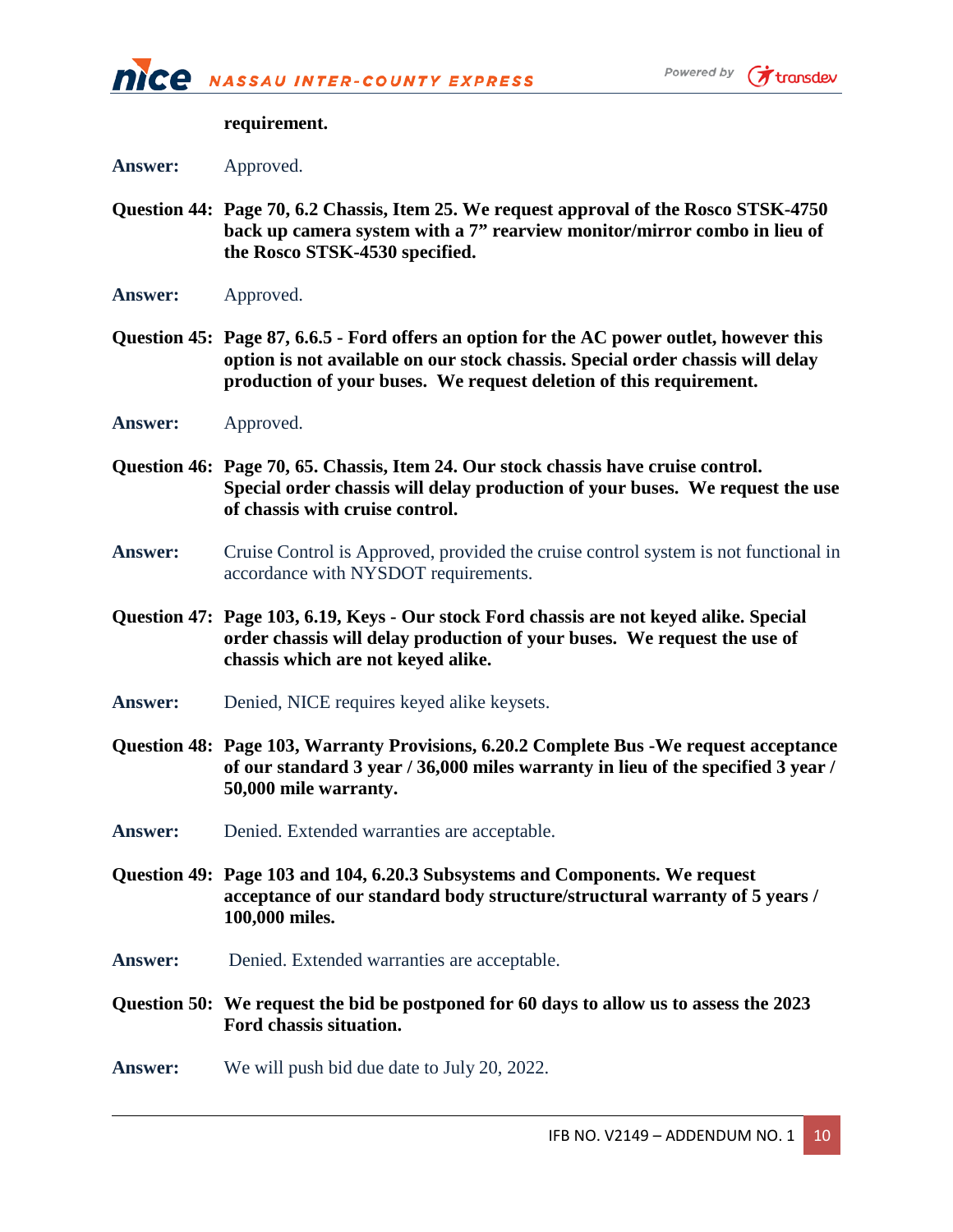



- **Question 51: Page 101 section 6.17 - We request approval for the main bus body electrical compartment over the driver's door and not in the front bulkhead above the windshield.**
- **Answer:** Approved.
- **Question 52: Page 86 section 6.6.2.k - We request approval for a battery disconnect switch that will only cut power to the components added by the bus manufacturer. The disconnect switch will not affect the OEM chassis electrical system.**
- **Answer:** Denied. NICE requires one (1) Master Switch in the battery compartment to shut off body electric and the chassis. The bus should not be able to be started once the Master Switch is engaged.
- **Question 53: Page 86 section 6.6.2 h/I - The only battery disconnects switch out there that can be locked in the off position is one that is key operated. It would require a key every time it needed to be turned off or on. Please advise if this type of battery disconnect switch is acceptable.**
- **Answer:** Denied.